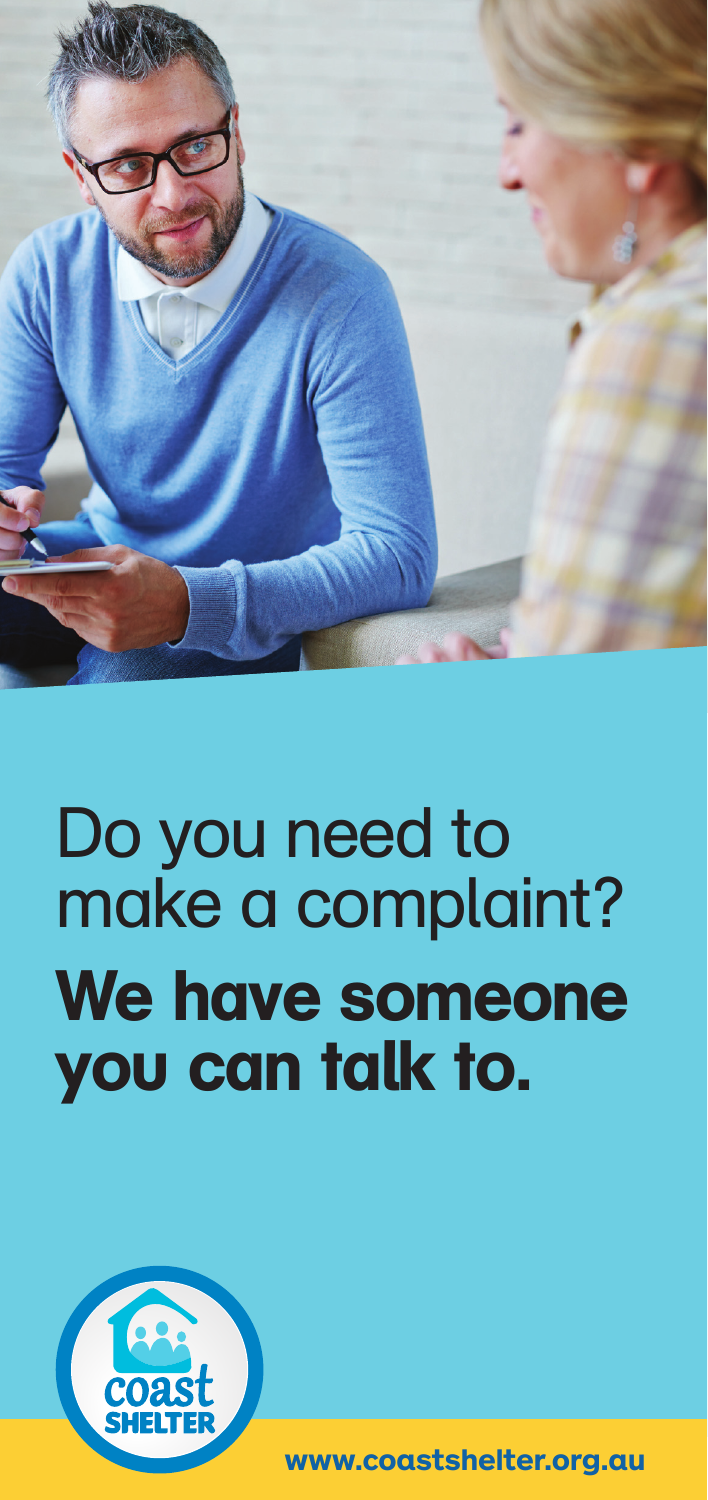## What is a complaint?

A complaint usually occurs when a client or stakeholder is unhappy with the quality of service they have received. It may be a decision that has been made, or an action that has been taken, or a failure to act. Complaints may relate to not being listened to or being treated unfairly.



#### How does Coast Shelter manage complaints?

Coast Shelter is committed to providing excellent client service and will seek to action complaints as quickly as possible. You can informally resolve the complaint by talking to a Coast Shelter staff member you trust. Or, make a formal complaint to head office. In any case, we will act openly and honestly within clear timeframes and objectives.

- All complaints are managed with a position of confidentiality. You can choose to remain anonymous. However, it may limit our ability to respond.
- Coast Shelter will strive to resolve the complaint fairly and respectfully.
- We will consider each issue including the impact on the complainant, and our ability to alter the outcomes.
- We will refer to the relevant Policy and Procedures if applicable.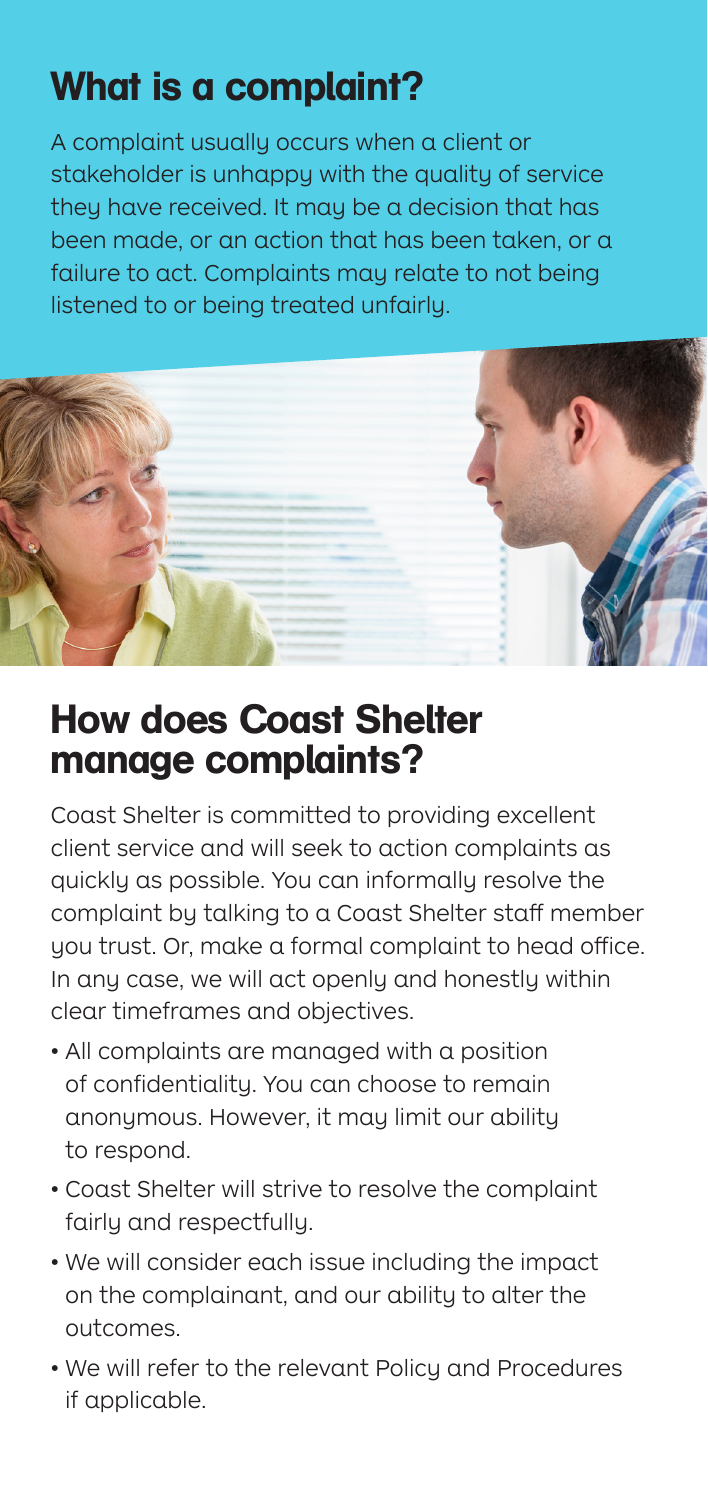## Making a complaint

- Coast Shelter will acknowledge your complaint within two business days.
- We will strive to resolve any complaint in a fair and transparent matter.
- We investigate complaints to establish what action we can take to achieve a fair and suitable outcome.
- We will communicate the outcome and reasons for the decision to the complainant and any actions taken by Coast Shelter to resolve the matter.
- We will follow up with the complainant with ongoing changes.

### How to make a complaint

- 1. Talk to a Coast Shelter Staff member or Case Manager you trust
- 2. Write an email to admin@coastshelter.org.au
- **3.** By calling head office at (02) 4325 3540
- 4. You can also make a complaint to an external agency such as:

#### NSW Ombudsman



P: (02) 9286 1000 or 1800 451 524 E: nswombo@ombo.nsw.gov.au W: www.ombo.nsw.gov.au

#### The Anti-Discrimination Board of NSW



P: (02) 9268 5544 or 1800 670 812 E: complaintsadb@agd.nsw.gov.au W: www.antidiscrimination.justice.nsw.gov.au

#### NSW lnformation and Privacy Commissioner



P: 1800 472 679 E: ipcinfo@ipc.nsw.gov.au W: www.ipc.nsw.gov.au